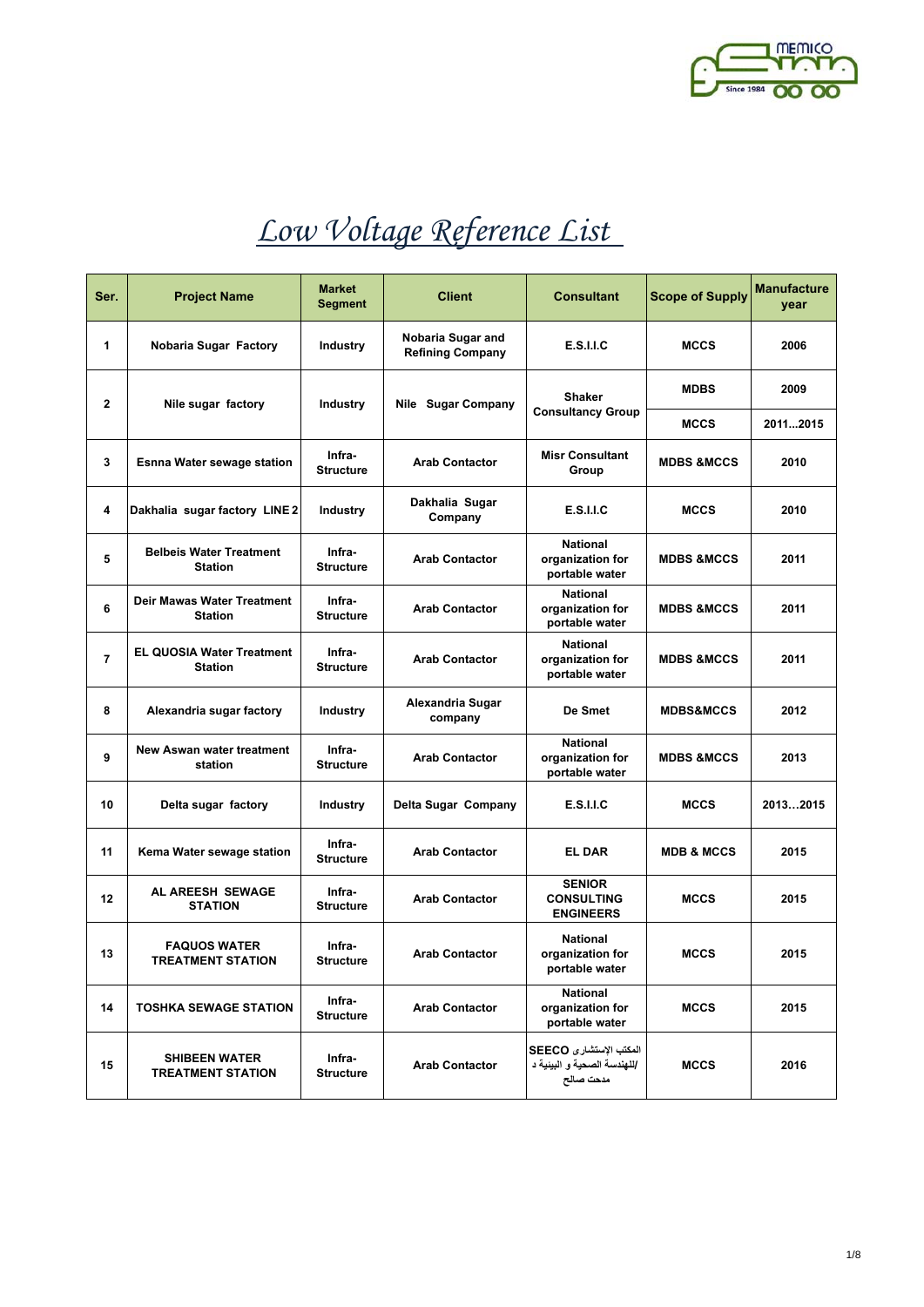

| Ser. | <b>Project Name</b>                               | <b>Market</b><br>Segment   | <b>Client</b>                        | <b>Consultant</b>                                     | <b>Scope of Supply</b> | <b>Manufacture</b><br>year |
|------|---------------------------------------------------|----------------------------|--------------------------------------|-------------------------------------------------------|------------------------|----------------------------|
| 16   | SHISHA WATER TREATMENT<br><b>STATION</b>          | Infra-<br><b>Structure</b> | <b>Arab Contactor</b>                | <b>National</b><br>organization for<br>portable water | <b>MCCS</b>            | 2016                       |
| 17   | <b>BENI SWEIF 3,4 SEWAGE</b><br><b>STATION</b>    | Infra-<br><b>Structure</b> | <b>Arab Contactor</b>                | <b>National</b><br>organization for<br>portable water | <b>MCCS</b>            | 2016                       |
| 18   | <b>BENI SWEIF 1,2 SEWAGE</b><br><b>STATION</b>    | Infra-<br><b>Structure</b> | <b>Arab Contactor</b>                | <b>National</b><br>organization for<br>portable water | <b>MCCS</b>            | 2016                       |
| 19   | <b>NAKADA WATER</b><br><b>TREATMENT STATION</b>   | Infra-<br><b>Structure</b> | <b>Arab Contactor</b>                | <b>National</b><br>organization for<br>portable water | <b>MCCS</b>            | 2016                       |
| 20   | <b>RAS SIDR WATER</b><br><b>TREATMENT STATION</b> | Infra-<br><b>Structure</b> | <b>Arab Contactor</b>                | <b>National</b><br>organization for<br>portable water | <b>MCCS</b>            | 2016                       |
| 21   | <b>RAS Mahamed SEWAGE</b><br><b>STATION</b>       | Infra-<br><b>Structure</b> | <b>Arab Contactor</b>                | <b>National</b><br>organization for<br>portable water | <b>MCCS</b>            | 2016                       |
| 22   | <b>Henkel Factory</b>                             | <b>Industry</b>            | <b>GAMA</b>                          | <b>SNC LAVILA</b>                                     | <b>MCCS</b>            | 2017                       |
| 23   | <b>Teda Egypt Water Station</b>                   | <b>Industry</b>            | <b>Teda Egypt</b>                    | <b>Teda Egypt</b>                                     | <b>MCCS</b>            | 2017                       |
| 24   | Airotel                                           | <b>Building</b>            | <b>Schneider</b>                     | ECG                                                   | <b>MCCS</b>            | 2013                       |
| 25   | <b>TWO YORK CHILLER</b>                           | <b>Industry</b>            | <b>ARMA FACTORY</b>                  | <b>ARMA</b><br>TechnicaLoffice                        | <b>MCCS</b>            | 2016                       |
| 26   | Marcyrl pharmaceutical co.                        | <b>Industry</b>            | <b>Marcyrl pharmaceutical</b><br>CO. | Eng Sameh zaki                                        | <b>MCCS</b>            | 2018                       |
| 27   | El Hamra terminal                                 | <b>Energy</b>              | Petrojet                             | Enppi                                                 | <b>MCCS</b>            | 2013                       |
| 28   | El Hamra terminal                                 | Energy                     | Petrojet                             | <b>Petrojet Technical</b><br>office                   | <b>MCCS</b>            | 2016                       |
| 29   | <b>Future Water Station</b>                       | Infra-<br><b>Structure</b> | <b>Arab Contactor</b>                | <b>National</b><br>organization for<br>portable water | <b>MDBS&amp;MCCS</b>   | 2017                       |
| 30   | Greater cairo metro line 3<br>phase 1             | Infra-<br><b>Structure</b> | <b>Arab Contactor</b>                | <b>National Authority</b><br>for Tunnels              | <b>MCCS</b>            | 2009                       |
| 31   | Greater cairo metro line 3<br>phase 2             | Infra-<br><b>Structure</b> | <b>Arab Contactor</b>                | <b>National Authority</b><br>for Tunnels              | <b>MCCS</b>            | 2014                       |
| 32   | Greater cairo metro line 3<br>phase 4A            | Infra-<br><b>Structure</b> | <b>Arab Contactor</b>                | <b>National Authority</b><br>for Tunnels              | <b>MCCS</b>            | 2017                       |
| 33   | Sadat Technological zone                          | <b>Building</b>            | Wadi El nile for<br>contracting      | <b>ECG</b>                                            | <b>MCCS</b>            | 2017                       |
| 34   | Beni Sweif Technological Zone                     | <b>Building</b>            | Wadi El nile for<br>contracting      | <b>ECG</b>                                            | <b>MCCS</b>            | 2017                       |
| 35   | Alaya Hotel Madinat Coraya -<br>Marsa Allam       | <b>Building</b>            | Travco                               | E.C.G                                                 | <b>MDBS</b>            | 2018                       |
| 36   | <b>Hyde Park</b>                                  | Infra-<br><b>Structure</b> | Hassan Allam                         | E.C.G                                                 | <b>MDBS</b>            | 2018                       |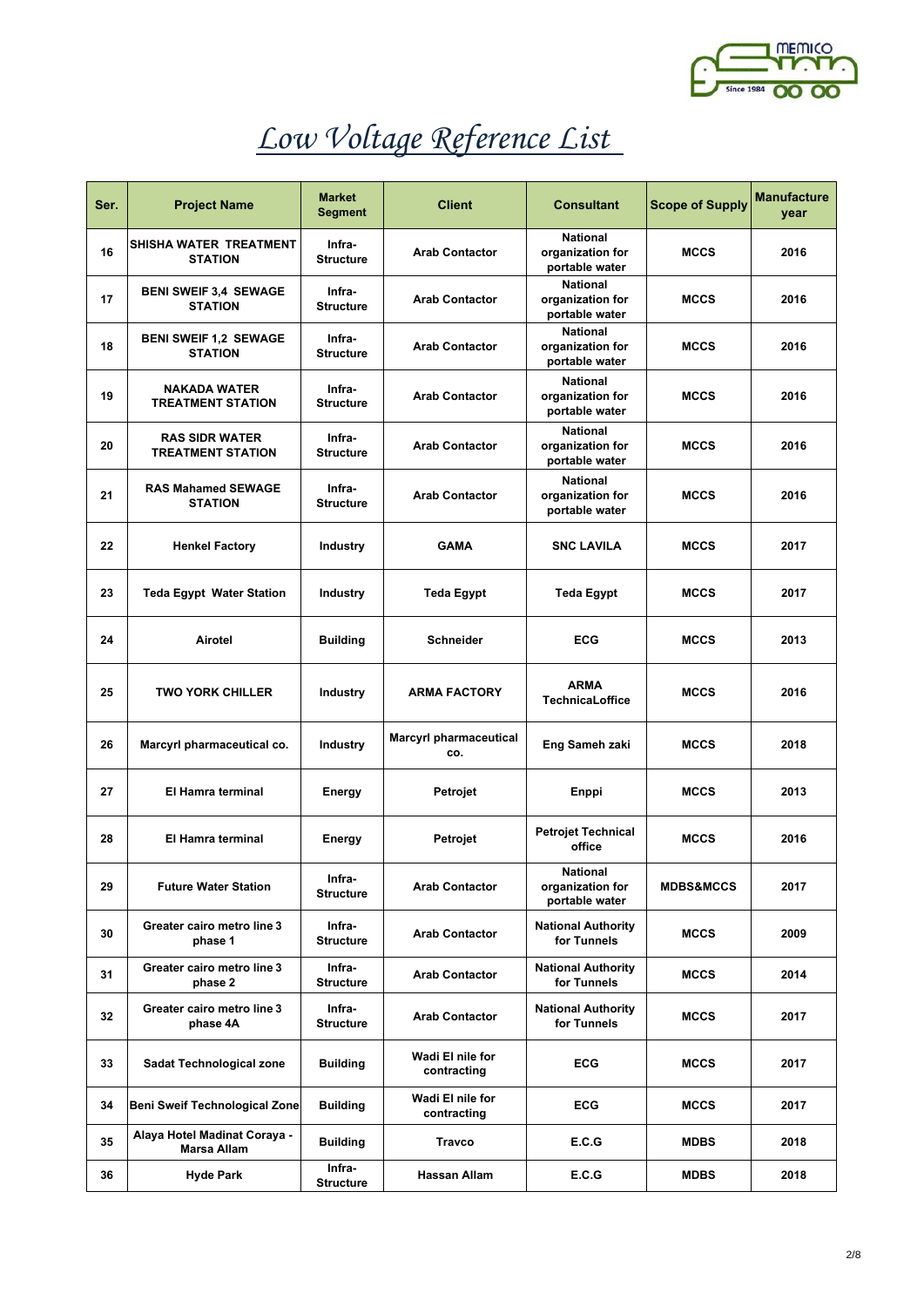

| Ser. | <b>Project Name</b>                                         | <b>Market</b><br>Segment   | <b>Client</b>                                                         | <b>Consultant</b>                 | <b>Scope of Supply</b> | <b>Manufacture</b><br>year |
|------|-------------------------------------------------------------|----------------------------|-----------------------------------------------------------------------|-----------------------------------|------------------------|----------------------------|
| 37   | مصنع الغزل السميك                                           | <b>Industry</b>            | <b>Gama - Construction</b>                                            | <b>KAF &amp; Howeedy</b>          | <b>MDBS</b>            | 2018                       |
| 38   | مرافق الامتداد العمراني/مدينة رأس البر                      | Infra-<br><b>Structure</b> | <b>Arab Contactor</b>                                                 | <b>Arab Contactor</b>             | <b>MDBS</b>            | 2017                       |
| 39   | <b>Garage Roxy</b>                                          | <b>Building</b>            | <b>Arab Contactor</b>                                                 | <b>Arab Contactor</b>             | <b>MDBS</b>            | 2018                       |
| 40   | <b>NBE - CLUB</b>                                           | <b>Building</b>            | مصر للصيانة EMC                                                       | <b>Crown Home</b>                 | <b>MDBS</b>            | 2018                       |
| 41   | Design & Construct of unit<br>capacity                      | Energy                     | <b>EOTAG</b>                                                          | <b>Engineering Tasks</b><br>Group | <b>MDBS</b>            | 2018                       |
| 42   | <b>Carrefour Market</b><br>El-Mansoura                      | <b>Building</b>            | <b>CONSERV</b>                                                        |                                   |                        | 2015                       |
| 43   | <b>Electrical Panels for</b><br>Landscape Light             | infra-<br><b>Structure</b> | <b>EVERGREEN</b>                                                      |                                   |                        | 2015                       |
| 44   | <b>Egyptian National Bank -</b><br>Geziret Al-arab          | <b>Building</b>            | <b>FALCON</b>                                                         |                                   |                        | 2015                       |
| 45   | <b>New Assiut Simple Cycle</b><br><b>Power Plant</b>        | <b>Utilities</b>           | <b>SIEMENS</b>                                                        |                                   |                        | 2015                       |
| 46   | Sewage Sub-Station Meet HIfa                                | <b>Utilities</b>           | طموة-Arab Contactor                                                   |                                   |                        | 2015                       |
| 47   | <b>Staff housing For SEA-LIFE</b><br>Hotel                  | <b>Building</b>            | <b>MISR GROUP</b>                                                     |                                   |                        | 2015                       |
| 48   | La Poire Shop EL-Hamd Mall                                  | <b>Building</b>            | <b>Egyptian Office For</b><br><b>Engineering &amp;</b><br>Contracting |                                   |                        | 2015                       |
| 49   | Mr. sherif El ashram's factory<br>badr city                 | Industry                   | <b>SIGMA CONTRACTING</b><br><b>AND ENGINEERING</b>                    |                                   |                        | 2015                       |
| 50   | <b>LG New Factory Project -</b><br>Modifications.           | Industry                   | <b>DEAMYOUNG</b>                                                      |                                   |                        | 2015                       |
| 51   | تطوير مستشفى الشرطه بالعجوزه-تعليه<br>مبنى العيادات         | <b>Building</b>            | مكتب النور للتشبيد و البناء                                           |                                   |                        | 2015                       |
| 52   | <b>MISR BANK EMPAPA</b>                                     | <b>Building</b>            | <b>CONSTEC</b>                                                        |                                   |                        | 2015                       |
| 53   | <b>MOBINIL - NILE CITY - QC</b><br><b>TEST</b>              |                            | <b>NexTep</b>                                                         |                                   |                        | 2015                       |
| 54   | Futura Tech Factory - 6th of<br>October City PH-1 (PP-FAC2) | Industry                   | <b>SAMCRETE</b>                                                       |                                   |                        | 2015                       |
| 55   | معسكر قوات الامن _مدينة ١٥ مايو                             | <b>Building</b>            | <b>Arab Contactor</b>                                                 |                                   |                        | 2015                       |
| 56   | ALI BABA AQUA PARK                                          | <b>Building</b>            | Rachid Barakat Co.                                                    |                                   |                        | 2015                       |
| 57   | <b>Farm Frites Potato Cold Store</b>                        | Industry                   | <b>CMS</b> Construction                                               |                                   |                        | 2015                       |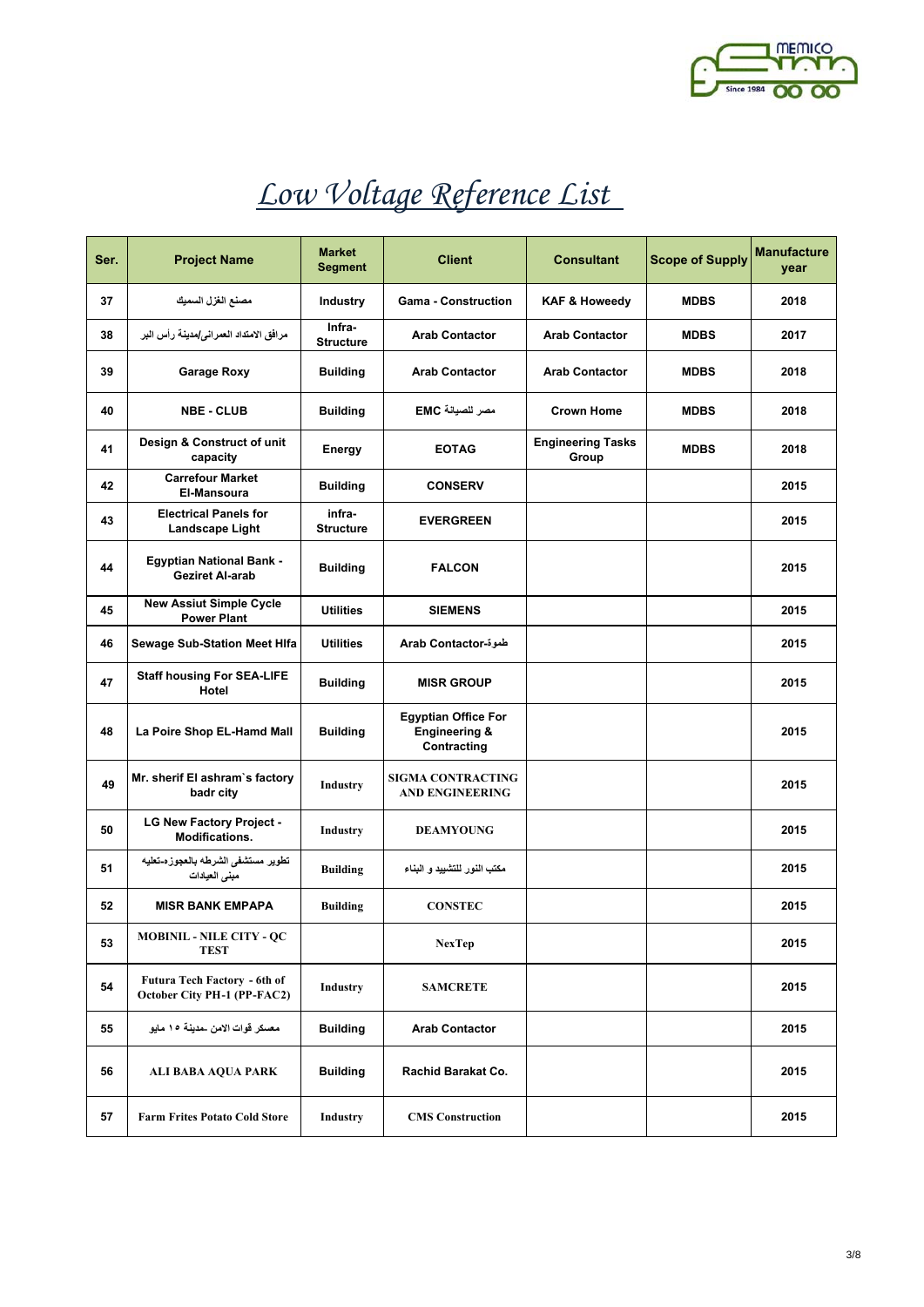

| Ser. | <b>Project Name</b>                                                                                                           | <b>Market</b><br><b>Segment</b> | <b>Client</b>                                                      | <b>Consultant</b> | <b>Scope of Supply</b> | <b>Manufacture</b><br>year |
|------|-------------------------------------------------------------------------------------------------------------------------------|---------------------------------|--------------------------------------------------------------------|-------------------|------------------------|----------------------------|
| 58   | <b>Merdien Pyramids</b><br>(Renovation chiller plant)                                                                         | <b>Building</b>                 | <b>United Group For</b><br><b>Engineering &amp;</b><br>Contracting |                   |                        | 2015                       |
| 59   | El-Kateeb Hospital Dokii                                                                                                      | <b>Building</b>                 | A & M Group                                                        |                   |                        | 2015                       |
| 60   | <b>Sodium and Potassium</b><br><b>Nitrate Plant Factory-81</b><br><b>Military Factory</b>                                     | Industry                        | <b>Arab Contactor</b>                                              |                   |                        | 2015                       |
| 61   | <b>Heliopolis for Chemical</b><br><b>Industries</b>                                                                           | Industry                        | <b>SCHNEIDER</b>                                                   |                   |                        | 2015                       |
| 62   | <b>Faculty of Agriculture - Ain</b><br><b>Shams University</b>                                                                | <b>Building</b>                 | <b>Magdy Company for</b><br>Contracting                            |                   |                        | 2015                       |
| 63   | presidential palaces Project                                                                                                  | <b>Building</b>                 | <b>Arab Contactor</b>                                              |                   |                        | 2015                       |
| 64   | <b>BANQ MISR Moharam Beq -</b><br><b>Alxandria</b>                                                                            | <b>Building</b>                 | <b>Adel Mahmoud for</b><br>Contracting                             |                   |                        | 2015                       |
| 65   | <b>Development of the Ministry</b><br>of Communications and<br><b>Information Technology -</b><br><b>Mohandeseen Building</b> | <b>Building</b>                 | <b>NILE STONE</b>                                                  |                   |                        | 2015                       |
| 66   | Develop and beautify the<br>entrances of New Damietta                                                                         | Infra-<br><b>Structure</b>      | <b>Alnour for Contracting &amp;</b><br><b>Trading</b>              |                   |                        | 2015                       |
| 67   | Reconstructing of the<br><b>Directorate of Security</b><br><b>Dakahlia</b>                                                    | <b>Building</b>                 | <b>Arab Contactor</b>                                              |                   |                        | 2015                       |
| 68   | <b>CIB bank KAFR ELSHEIKH</b>                                                                                                 | <b>Building</b>                 | <b>AHMED ALI FOR</b><br><b>TRADING</b>                             |                   |                        | 2015                       |
| 69   | <b>Administrative building for</b><br>The Middle East Oil Refining<br>التجمع الخامس - Company - Midor                         | <b>Building</b>                 | <b>Arab Contactor</b>                                              |                   |                        | 2015                       |
| 70   | AIR COMPRESSOR PANELS -<br><b>ATTQUA PROJECT</b>                                                                              |                                 | <b>EL ROWAD</b>                                                    |                   |                        | 2015                       |
| 71   | <b>Entertainment City - New</b><br><b>Heliopolis</b>                                                                          | <b>Building</b>                 | <b>EMPE</b>                                                        |                   |                        | 2015                       |
| 72   | <b>Sewage station Prince</b><br>Abdullah - Dakahllia                                                                          | Infra-<br><b>Structure</b>      | Gemka for Engineering<br>& Contracting                             |                   |                        | 2015                       |
| 73   | <b>Expansion of Burj Al Arab</b><br>sewage station                                                                            | Infra-<br><b>Structure</b>      | <b>Nasr City Company for</b><br><b>Trading&amp;Contracting</b>     |                   |                        | 2015                       |
| 74   | <b>MARASSI CIVIC CENTER</b>                                                                                                   | <b>Building</b>                 | <b>EL ROWAD</b>                                                    |                   |                        | 2015                       |
| 75   | Operating and control panels<br>at New Grand Hotel                                                                            | <b>Building</b>                 | <b>Kiliopatra Tourism</b><br>Development Co.                       |                   |                        | 2015                       |
| 76   | Development of the building<br>of Communications and<br><b>Information Technology</b><br>Ministry                             | <b>Building</b>                 | <b>NILE STONE</b>                                                  |                   |                        | 2015                       |
| 77   | The new store board Sea Club<br>Hotel - Sharm El Sheikh                                                                       | <b>Building</b>                 | Sea Club Hote                                                      |                   |                        | 2015                       |
| 78   | Taba Hospital                                                                                                                 | <b>Building</b>                 | Al Barak Company                                                   |                   |                        | 2015                       |
| 79   | ALCATEL LUCENT OFFICES -<br><b>MAADI SMART VILLAGE</b>                                                                        | <b>Building</b>                 | <b>NEXTEP - CONSERVE</b>                                           |                   |                        | 2015                       |
| 80   | National Bank - Marsa Matruh<br>Branch                                                                                        | <b>Building</b>                 | <b>Falcon power</b>                                                |                   |                        | 2015                       |
| 81   | <b>Al Fustat Water Station</b>                                                                                                | Infra-<br><b>Structure</b>      | <b>Engineering Projects</b><br>Company                             |                   |                        | 2015                       |
| 82   | <b>MCC- Carrefour Hayper</b><br>Market-Tanta Oroupa Mall.                                                                     | <b>Building</b>                 | Conserv-2wires-gama                                                |                   |                        | 2015                       |

4/8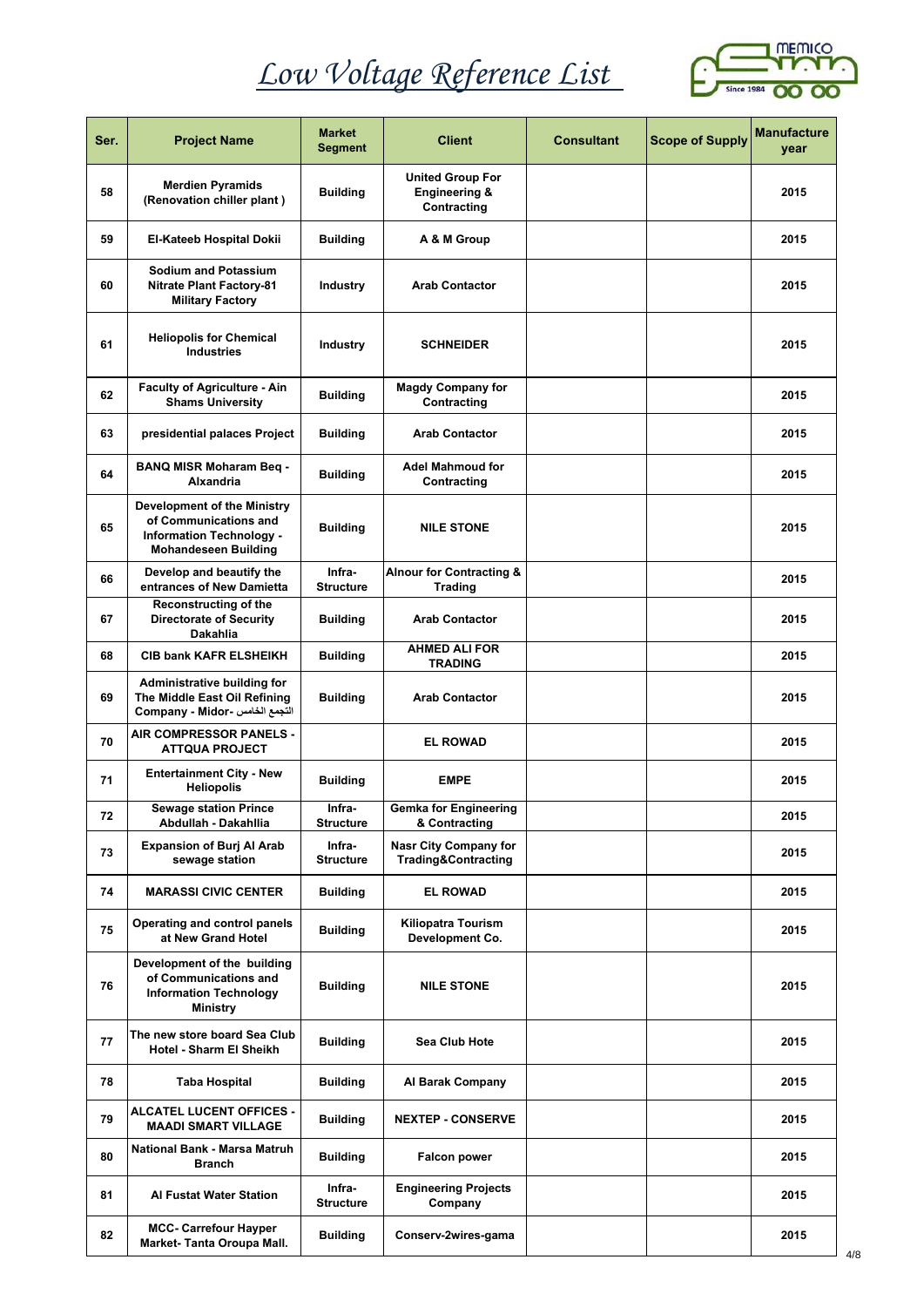

| Ser. | <b>Project Name</b>                                                                                      | <b>Market</b><br>Segment   | <b>Client</b>                                                                 | <b>Consultant</b> | <b>Scope of Supply</b> | <b>Manufacture</b><br>year |
|------|----------------------------------------------------------------------------------------------------------|----------------------------|-------------------------------------------------------------------------------|-------------------|------------------------|----------------------------|
| 83   | PARK PLAZA- Plot 175 City<br><b>Center - New Cairo</b>                                                   | Infra-<br><b>Structure</b> | AHMED ALI Co.                                                                 |                   |                        | 2015                       |
| 84   | <b>FAYED PWTP</b>                                                                                        | Infra-<br><b>Structure</b> | <b>ADVANCE</b>                                                                |                   |                        | 2015                       |
| 85   | <b>Works of Kima Sewage Plant</b><br><b>New Aswan</b>                                                    | Infra-<br><b>Structure</b> | <b>Arab Contractors</b>                                                       |                   |                        | 2015                       |
| 86   | Panels for Telecom Egypt Co. -<br><b>Assiut Branch</b>                                                   | Infra-<br><b>Structure</b> | Arab Group for<br><b>Construction</b><br>Engineering                          |                   |                        | 2015                       |
| 87   | <b>Control Panels for</b><br>transformer station Mostorod<br>11/66 KV                                    | Infra-<br><b>Structure</b> | <b>Egyptian Electricity</b><br><b>Transmission Company</b>                    |                   |                        | 2015                       |
| 88   | <b>PALM HILLS DISTRIBUTION</b><br><b>PANEL BOARDS</b>                                                    | infra-<br><b>Structure</b> | <b>GAMMA CONTRACTING</b>                                                      |                   |                        | 2015                       |
| 89   | <b>ABC Bank- New Headquarter -</b><br>New Cairo - Egypt.                                                 | <b>Building</b>            | conserve / rme / ahmed<br>ali                                                 |                   |                        | 2015                       |
| 90   | <b>PLANT OUTDOOR NORMAL</b><br><b>LIGHTING PANEL.</b>                                                    |                            | <b>Schneider Electric</b>                                                     |                   |                        | 2015                       |
| 91   | Implementation of the<br>electricity network for Beat EL-<br><b>Watan new Damietta</b>                   | infra-<br><b>Structure</b> | <b>Egyptian Contracting</b><br><b>Company Mokhtar</b><br><b>Ibrahim</b>       |                   |                        | 2015                       |
| 92   | <b>EDITA 10TH OF RAMADAN</b>                                                                             | <b>Industry</b>            | <b>Electrical &amp; Mechanical</b><br><b>Contracting Office</b>               |                   |                        | 2015                       |
| 93   | <b>Faculty of Commerce -</b><br><b>Extension of Cairo University</b><br>Sheikh Zayed                     | <b>Building</b>            | Sabban for Trading &<br>Contracting                                           |                   |                        | 2015                       |
| 94   | <b>EL BURULLUS PROJECT</b>                                                                               | Infra-<br><b>Structure</b> | <b>SIEMENS</b>                                                                |                   |                        | 2015                       |
| 95   | Sewage project of the main lift<br>station Al-Najah village - Al-<br><b>Buhaira</b>                      | Infra-<br><b>Structure</b> | <b>HYDROTECH For</b><br><b>Engineering &amp; Technical</b><br><b>Services</b> |                   |                        | 2015                       |
| 96   | <b>DISTRIBUTION BOARD -</b><br>SHERATON HOTEL CAIRO                                                      | <b>Building</b>            | <b>Horizon Company</b>                                                        |                   |                        | 2015                       |
| 97   | L.V. Panels for Central Press<br><b>Cairo University</b>                                                 | <b>Building</b>            | <b>HBM</b>                                                                    |                   |                        | 2015                       |
| 98   | <b>EGYPTIAN STEEL BANI SWIF</b>                                                                          | <b>Industry</b>            | SIEMENS                                                                       |                   |                        | 2015                       |
| 99   | New Liver Institute - Shebin El<br>Koum                                                                  | <b>Building</b>            | <b>Arab Contractors</b>                                                       |                   |                        | 2015                       |
| 100  | <b>Suez Power Station WARE</b><br><b>HOUSE BUILDING</b>                                                  | Infra-<br><b>Structure</b> | <b>Arab Contractors</b>                                                       |                   |                        | 2015                       |
| 101  | Constructing laboratory wing -<br><b>Mechanical Engineering</b><br><b>Building - Al-Azhar University</b> | <b>Building</b>            | <b>El-Sawaid Co. for</b><br>constructions                                     |                   |                        | 2015                       |
| 102  | AL SAFA TANK - AL ARESH<br><b>BOOSTING STATION</b>                                                       | Infra-<br><b>Structure</b> | <b>ADVANCED</b><br><b>TECHNOLOGY</b><br><b>SERVICES</b>                       |                   |                        | 2015                       |
| 103  | <b>USA EMBASSY in Cairo</b>                                                                              | <b>Building</b>            | <b>MATECH</b>                                                                 |                   |                        | 2015                       |
| 104  | L.V. Destribution Panels for<br><b>MORSHEDY BUILDING</b>                                                 | <b>Building</b>            | Megmaar EL-Morshedy                                                           |                   |                        | 2015                       |
| 105  | <b>ATTAQA POWER PLANT -</b><br><b>CCB</b>                                                                | Energy                     | <b>RME</b>                                                                    |                   |                        | 2015                       |
| 106  | National Bank- Mustafa Al<br><b>Nahas Branch</b>                                                         | <b>Building</b>            | Fame egypt                                                                    |                   |                        | 2015                       |
| 107  | <b>Development of Sohag</b><br><b>General Hospital</b>                                                   | <b>Building</b>            | <b>ENG.MOHAMED ABD</b><br><b>ELATY</b>                                        |                   |                        | 2015                       |
| 108  | Qweider Factory                                                                                          | <b>Industry</b>            | <b>CONSUCORRA</b>                                                             |                   |                        | 2015                       |
| 109  | <b>MAHMOUDIA SIMPLE CYCLE</b><br><b>POWER PLANT</b>                                                      | Energy                     | Siemens                                                                       |                   |                        | 2015                       |
| 110  | Nerhadou Pharma ATS                                                                                      | <b>Industry</b>            | Siemens                                                                       |                   |                        | 2015                       |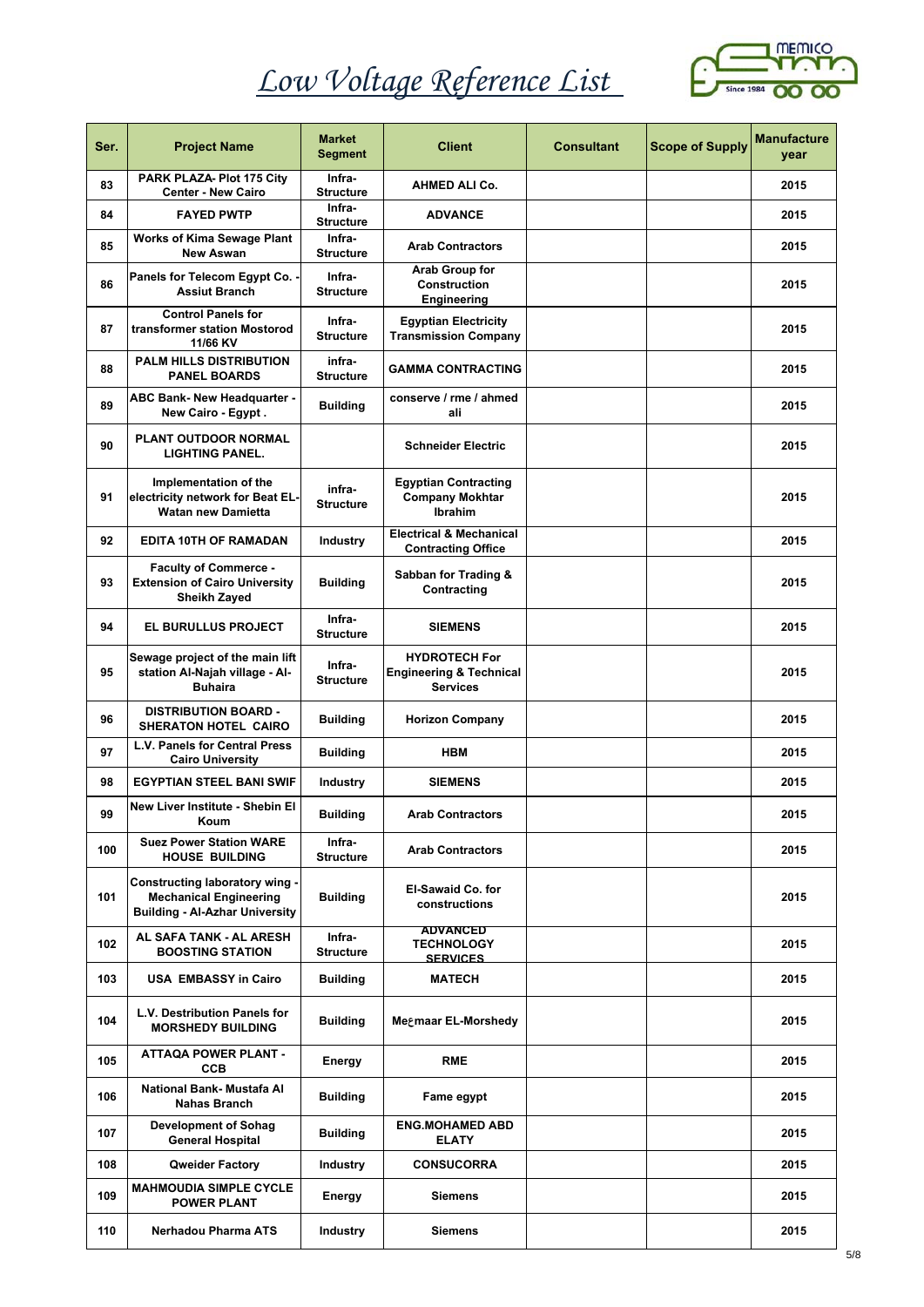

| Ser. | <b>Project Name</b>                                                                  | <b>Market</b><br><b>Segment</b> | <b>Client</b>                                                              | <b>Consultant</b>                         | <b>Scope of Supply</b>                                 | <b>Manufacture</b><br>vear |
|------|--------------------------------------------------------------------------------------|---------------------------------|----------------------------------------------------------------------------|-------------------------------------------|--------------------------------------------------------|----------------------------|
| 111  | uni pak nile I.v panels& fans                                                        |                                 | electromac                                                                 |                                           |                                                        | 2015                       |
| 112  | <b>Baron Hotel Heliopolis</b>                                                        | <b>Building</b>                 | <b>EL-Baron Hotel</b>                                                      |                                           |                                                        | 2015                       |
| 113  | <b>BahrainStudents Club</b><br><b>Building</b>                                       | <b>Building</b>                 | <b>EL MALLAH FOR</b><br><b>ENGINEERING &amp;</b><br><b>CONTRACTING CO.</b> |                                           |                                                        | 2015                       |
| 114  | Sewage Station for AI -<br>Takdam Village - Ismailia                                 | Infra-<br><b>Structure</b>      | <b>Arab Contractors</b>                                                    |                                           |                                                        | 2015                       |
| 115  | <b>Feeding Plates and</b><br><b>Equipments for the Nano</b><br>Center - Sheikh Zayed | Energy                          | <b>EL-SABBAN Co.</b>                                                       |                                           |                                                        | 2015                       |
| 116  | AIR COMPRESSOR PANELS -<br><b>ATTQUA PROJECT</b>                                     | Energy                          | <b>EL-ROWAD Co.</b>                                                        |                                           |                                                        | 2015                       |
| 117  | Abu Dhabi Islamic Bank                                                               | <b>Building</b>                 | <b>MISR CONTRACO</b>                                                       |                                           |                                                        | 2015                       |
| 118  | <b>El-Ahly United Bank Head</b><br>Office                                            | <b>Building</b>                 | <b>NEXTEP-</b><br><b>CONSERVEGYPT</b>                                      |                                           |                                                        | 2015                       |
| 119  | <b>HORUS Factory for Medicine</b>                                                    | <b>Industry</b>                 | <b>CONSOCURRA</b>                                                          |                                           |                                                        | 2015                       |
| 120  | <b>Lesaffre Factory</b>                                                              | <b>Industry</b>                 | <b>Lesaffre Egypt</b>                                                      | Eng /Amr Soliman                          | <b>MDBs</b>                                            | 2017                       |
| 121  | <b>Afia Factory</b>                                                                  | Industry                        | Afia International Egypt                                                   | Afia International<br>Egypt               | <b>MDBs</b>                                            | 2017                       |
| 122  | <b>Pumping station drinking</b><br>water area Alsmakim Abusair<br>Ismailia           | Infra-<br><b>Structure</b>      | <b>Arab Contractor</b>                                                     | <b>SENIOR</b>                             | <b>MDBs &amp; DBs</b>                                  | 2017                       |
| 123  | El-Burouj                                                                            | <b>Building</b>                 | <b>Hassan Allam</b><br><b>Constructions</b>                                | <b>Shaker</b><br><b>Consultancy Group</b> | <b>DBs</b>                                             | 2018                       |
| 124  | <b>Damietta University</b>                                                           | <b>Building</b>                 | <b>Arab Contractors</b>                                                    | <b>Damietta University</b>                | <b>MDBs &amp;P.F.C</b>                                 | 2018                       |
| 125  | Gardenya Club                                                                        | <b>Building</b>                 | <b>PACC</b>                                                                | <b>Perfect Engineering</b><br>Consultancy | <b>MDBs &amp; DBs</b>                                  | 2018                       |
| 126  | Al-Jazeera Club                                                                      | <b>Building</b>                 | <b>El-Shams For</b><br>Contracting                                         | <b>ECG</b>                                | <b>MDBs &amp; DBs</b>                                  | 2018                       |
| 127  | <b>Gabal El-Galala Resort</b>                                                        | <b>Building</b>                 | <b>Hassan Allam</b><br>Constructions                                       |                                           |                                                        | 2017                       |
| 128  | Attaga Fast Track Project                                                            |                                 | PSP - El Sewedy                                                            |                                           | <b>Main DC</b><br><b>Destribution</b><br><b>Boards</b> | 2015                       |
| 129  | <b>EL-Massah</b>                                                                     | <b>Building</b>                 | Hassan Allam<br><b>Constructions</b>                                       |                                           |                                                        | 2017                       |
| 130  | L.V. and lighting networks<br>Guardia Club                                           | <b>Building</b>                 | <b>BACK Electronic</b><br>Engineering                                      |                                           |                                                        | 2017                       |
| 131  | <b>Qaleen Hospital</b>                                                               | <b>Building</b>                 | Delta for Urban<br>development                                             |                                           |                                                        | 2018                       |
| 132  | <b>Hyde Park - New Cairo</b>                                                         | <b>Building</b>                 | Infracon                                                                   |                                           |                                                        | 2018                       |
| 133  | <b>Frequency Switchboards for</b><br><b>Beir Earida Airport</b>                      | Infra-<br><b>Structure</b>      | Hassan Allam<br><b>Technology</b>                                          |                                           |                                                        | 2018                       |
| 134  | <b>Tanta Mall Project</b>                                                            | <b>Building</b>                 | El-Rowad & El-Ofuk Co.                                                     |                                           |                                                        | 2018                       |
| 135  | Al-Galala Mountain Project                                                           | Infra-<br><b>Structure</b>      | Hassan Allam<br><b>Constructions</b>                                       |                                           |                                                        | 2018                       |
| 136  | <b>Jotun Factory</b>                                                                 | Industry                        | GAMA                                                                       |                                           |                                                        | 2018                       |
| 137  | 86 acres project, 6th of<br>October city                                             | Infra-<br><b>Structure</b>      | Wadi El Nile for<br>contracting                                            |                                           |                                                        | 2018                       |
| 138  | Data Center for Egypt<br>Telecom 6th of October city                                 | Infra-<br><b>Structure</b>      | Raya                                                                       |                                           |                                                        | 2018                       |
| 139  | Organic fertilizer factory<br>Dafruh, Almahaluh Algharbia                            | Industry                        | <b>ENTAG</b>                                                               |                                           |                                                        | 2018                       |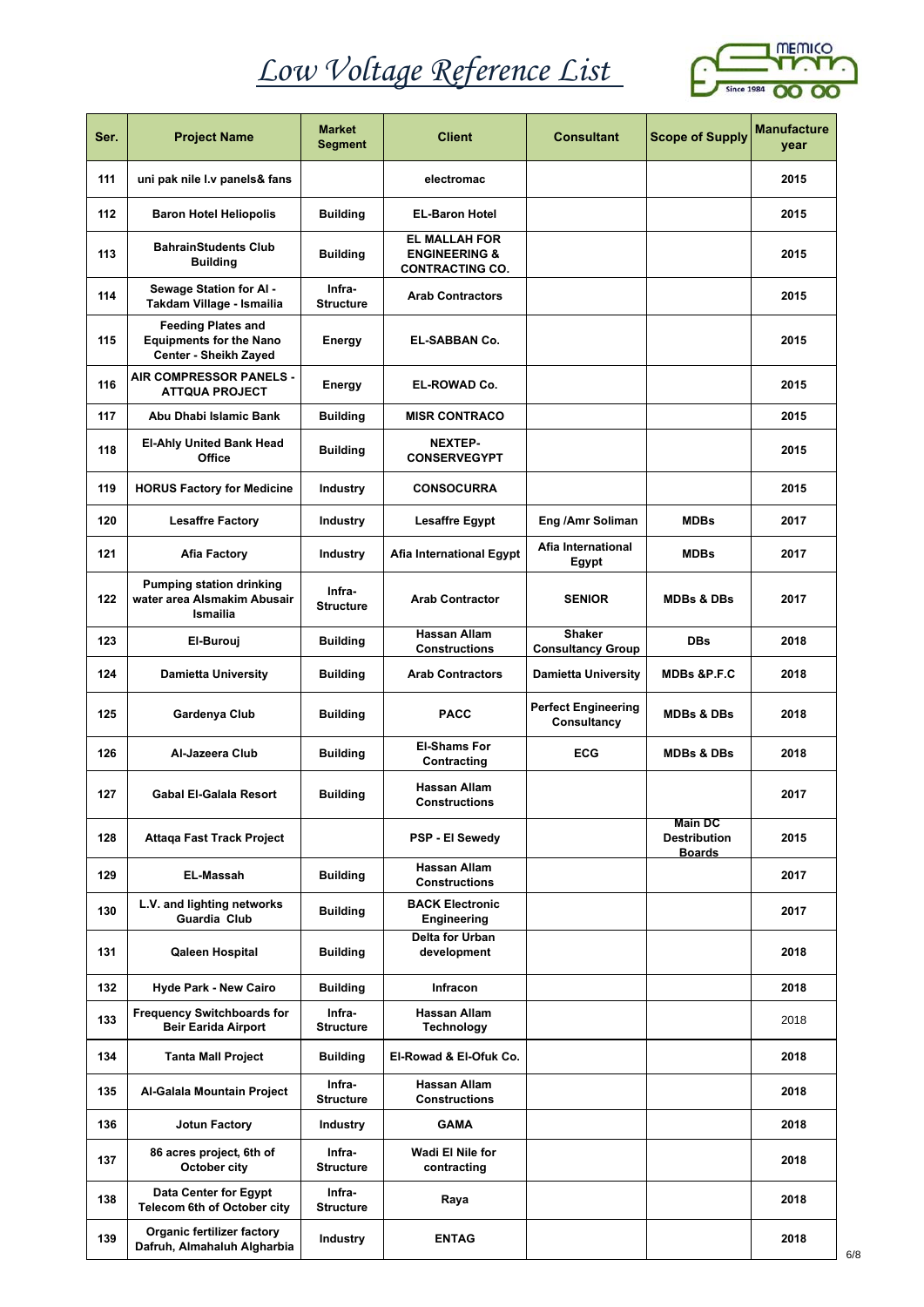

| Ser. | <b>Project Name</b>                                                                                            | <b>Market</b><br><b>Segment</b> | <b>Client</b>                | <b>Consultant</b>                                         | <b>Scope of Supply</b> | <b>Manufacture</b><br>year |
|------|----------------------------------------------------------------------------------------------------------------|---------------------------------|------------------------------|-----------------------------------------------------------|------------------------|----------------------------|
| 140  | Carrefour, Al Rehab City                                                                                       | <b>Building</b>                 | <b>Nextep &amp; Conserve</b> |                                                           |                        | 2018                       |
| 141  | <b>Down Town Towers New</b><br><b>EL-Alamein</b>                                                               | <b>Building</b>                 | CCC & H.A.C.                 |                                                           |                        | 2018                       |
| 142  | <b>Patchi Factory</b>                                                                                          | <b>Industry</b>                 | Eng / Mohamed Abdel<br>Hamid |                                                           |                        | 2018                       |
| 143  | <b>Saudi Airlines Cairo Catering</b><br>unit Extension Building                                                | <b>Building</b>                 | <b>INPEC</b>                 |                                                           |                        | 2018                       |
| 144  | Sewage Plant in Kajoj - Aswan                                                                                  | Infra-<br><b>Structure</b>      | <b>Arab Contractors</b>      |                                                           |                        | 2018                       |
| 145  | المجلس القومى لاسر الشهداء والمصابين<br>بالعاصمة الإدارية الجديدة                                              | <b>Building</b>                 | <b>SIAC</b>                  | Engineering<br><b>Authority of Armed</b><br><b>Forces</b> |                        | 2019                       |
| 146  | Hyde Park Cluster 19, 20                                                                                       | <b>Building</b>                 | Contrade                     | <b>ECG</b>                                                |                        | 2019                       |
| 147  | Auseem W.T.P. Chlorination &<br>alum dosing equipment                                                          | <b>Utilities</b>                | <b>Advance</b>               |                                                           |                        | 2019                       |
| 148  | <b>KOM-Ombo renewable Energy</b><br>Constructing                                                               | Energy                          | <b>GAMA</b>                  |                                                           |                        | 2019                       |
| 149  | <b>Electricity Generating Station</b><br>for air traffic control tower<br>Assiut Airport                       | Infra-<br><b>Structure</b>      | <b>Techno-Power</b>          |                                                           |                        | 2019                       |
| 150  | <b>Main Building for Crystal</b><br>Soma Bay                                                                   | <b>Building</b>                 | <b>Travco Group</b>          |                                                           |                        | 2019                       |
| 151  | <b>National Bank of Egypt-</b><br>Abbasia & El-mesaha<br><b>Branches</b>                                       | <b>Building</b>                 | Fame egypt                   |                                                           |                        | 2019                       |
| 152  | <b>East Suburb Mall Project 5th</b><br>district New Cairo                                                      | <b>Building</b>                 | <b>Arab Contractors</b>      |                                                           |                        | 2019                       |
| 153  | Opera House Patch (3)                                                                                          | <b>Building</b>                 | Orascom                      | <b>ECG</b>                                                |                        | 2019                       |
| 154  | October plaza Project                                                                                          | <b>Building</b>                 | <b>SKY for Technology</b>    | Shaker Group                                              |                        | 2019                       |
| 155  | sodic - villete zone(E,D\$F)                                                                                   | Infra-<br><b>Structure</b>      | Global Infracon, Vision      | Shaker Group                                              |                        | 2019                       |
| 156  | <b>Assiut Al-Azhar Hospital</b>                                                                                | <b>Building</b>                 | ITI                          |                                                           |                        | 2019                       |
| 157  | <b>Lifting station (AISuds-Tal</b><br>Mohamed-Sharqiya Mubasher-<br>Touajine-Akrash) EL-Sharqiya<br>Water Co.) | <b>Utilities</b>                | Ibrahim Khaliffa Co.         |                                                           |                        | 2019                       |
| 158  | panels for subway Metro line-<br>3 stage b4                                                                    | Infra-<br><b>Structure</b>      | <b>Arab Contractors</b>      |                                                           | <b>MCCs</b>            | 2019                       |
| 159  | Block 6-Sodic Project 6th Oct.                                                                                 | Infra-<br><b>Structure</b>      | Constec Co.                  | Shaker Group                                              |                        | 2019                       |
| 160  | <b>Crystal Soma Bay Building 1,2</b>                                                                           | <b>Building</b>                 | <b>Senator For Hotels</b>    |                                                           |                        | 2019                       |
| 161  | <b>Industrial Buildings - EL</b><br>MoTawreen area - sadat city                                                | Industry                        | <b>EL Hamed company</b>      | <b>ECG</b>                                                |                        | 2019                       |
| 162  | Abu Khalifa water station and<br><b>Resources project</b>                                                      | <b>Utilities</b>                | <b>Arab Contractors</b>      |                                                           |                        | 2019                       |
| 163  | <b>Panels for Malta embassy</b><br>project                                                                     | <b>Building</b>                 | <b>NEXTEP</b>                |                                                           |                        | 2019                       |
| 164  | <b>Sharmillion Tourist Hotel</b>                                                                               | <b>Building</b>                 | <b>MISR GROUP</b>            |                                                           |                        | 2019                       |
| 165  | <b>Electrical Power Projects</b><br><b>Planning Department,</b><br><b>Telecom Egypt</b>                        | <b>Utilities</b>                | Alenco Co.                   |                                                           |                        | 2019                       |